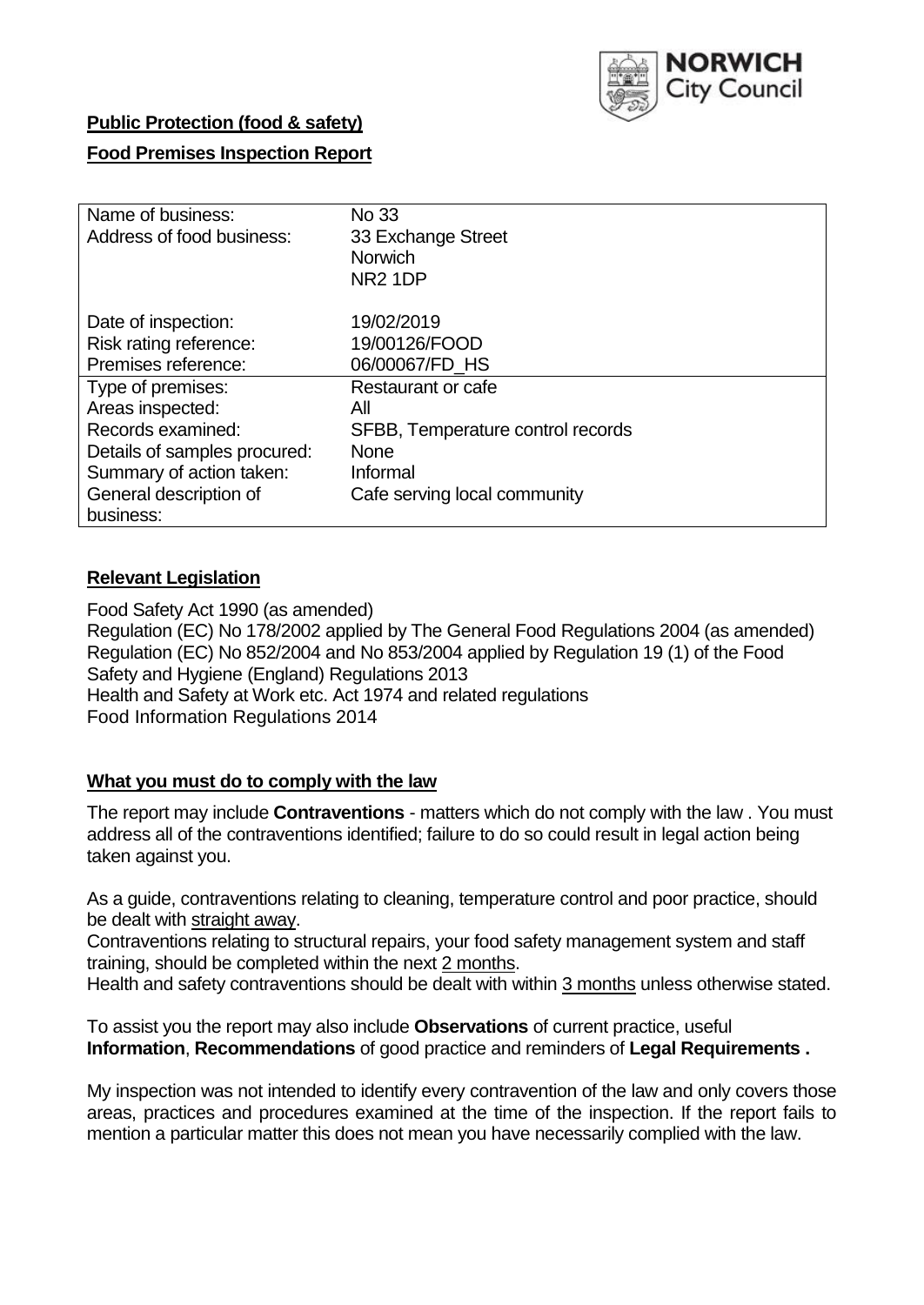# **FOOD SAFETY**

#### **How we calculate your Food Hygiene Rating:**

The food safety section has been divided into the three areas which you are scored against for the hygiene rating: 1. food hygiene and safety procedures, 2. structural requirements and 3. confidence in management/control procedures. Each section begins with a summary of what was observed and the score you have been given. Details of how these scores combine to produce your overall food hygiene rating are shown in the table.

| <b>Compliance Area</b>                     |          |                  |           | <b>You Score</b> |                |    |           |    |                |  |  |
|--------------------------------------------|----------|------------------|-----------|------------------|----------------|----|-----------|----|----------------|--|--|
| Food Hygiene and Safety                    |          |                  |           | 0                | 5              | 10 | 15        | 20 | 25             |  |  |
| <b>Structure and Cleaning</b>              |          |                  | $\Omega$  | 5                | 10             | 15 | 20        | 25 |                |  |  |
| Confidence in management & control systems |          |                  | $\Omega$  | 5                | 10             | 15 | 20        | 30 |                |  |  |
|                                            |          |                  |           |                  |                |    |           |    |                |  |  |
| <b>Your Total score</b>                    | $0 - 15$ | 20               | $25 - 30$ |                  | $35 - 40$      |    | $45 - 50$ |    | > 50           |  |  |
| <b>Your Worst score</b>                    | 5        | 10 <sup>10</sup> | 10        |                  | 15             |    | 20        |    | $\blacksquare$ |  |  |
|                                            |          |                  |           |                  |                |    |           |    |                |  |  |
| <b>Your Rating is</b>                      | 5        | 4                | 3         |                  | $\overline{2}$ |    |           |    | $\overline{0}$ |  |  |

Your Food Hygiene Rating is 5 - a very good standard



## **1. Food Hygiene and Safety**

Food hygiene standards are high. You demonstrated a very good standard of compliance with legal requirements. You have safe food handling practices and procedures and all the necessary control measures to prevent cross-contamination are in place. Some minor contraventions require your attention. **(Score 5)**

### Contamination risks

**Contravention** The following exposed food to the general risk of cross-contamination with bacteria or allergens or its physical contamination with dirt, foreign objects or chemicals:

• Chopping boards worn and need replacing

**Observation** I was pleased to see you were able to demonstrate effective controls to prevent cross-contamination.

#### Hand-washing

**Contravention** The following indicated that hand-washing was not suitably managed:

 Food equipment was seen draining in the dedicated wash hand basin behind the bar/counter. Equipment must be washed in the washing up sinks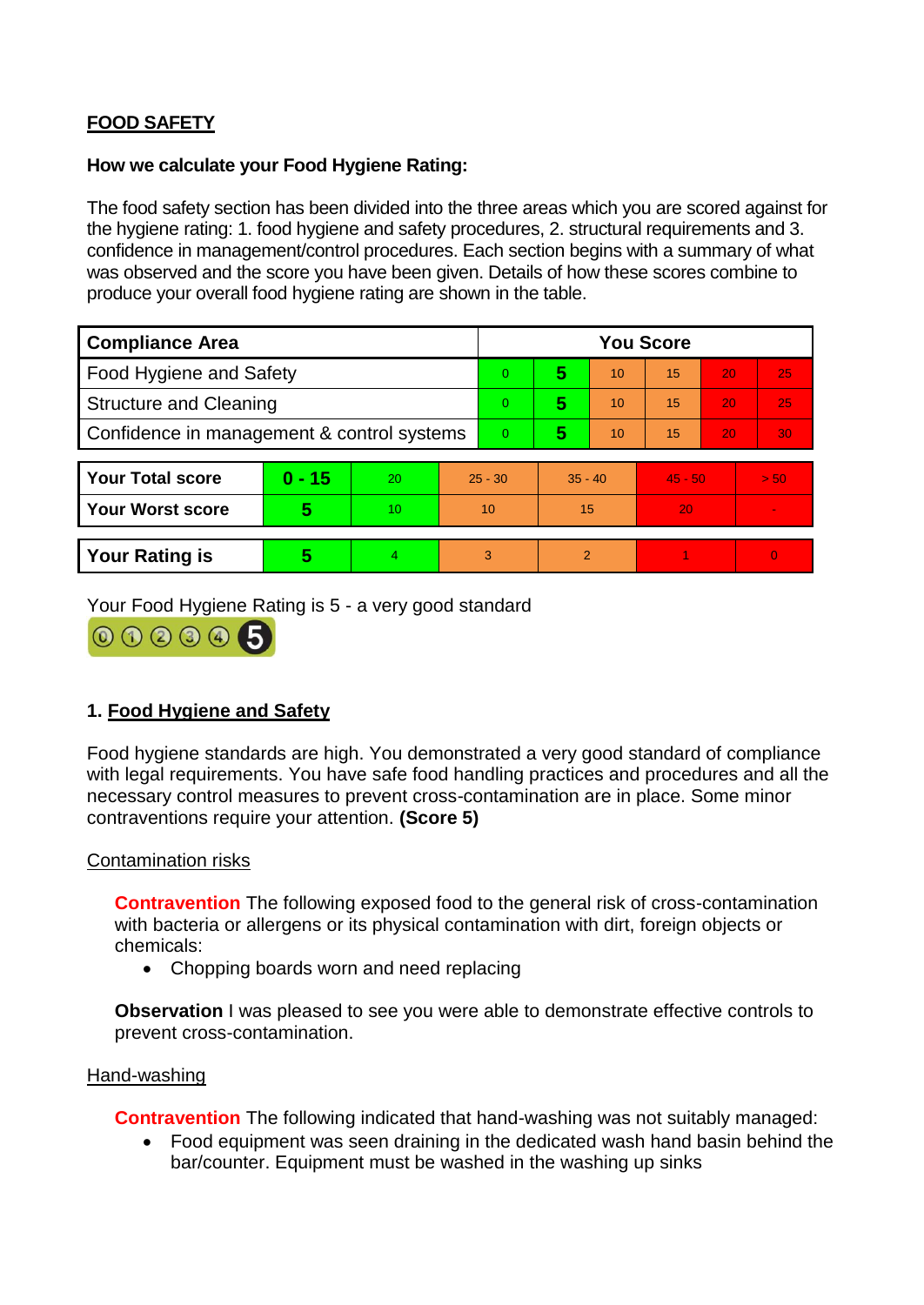### Personal Hygiene

**Contravention** The following are examples of poor personal hygiene or where it was made difficult for food handlers to maintain sufficiently high standards of personal cleanliness:

 A female staff member had long hair not tied back. According to your written systems staff with long hair must have it tied back.

### Temperature Control

**Observation I** was pleased to see you were able to limit bacterial growth and/or survival by applying appropriate temperature controls at points critical to food safety and that you were monitoring temperatures.

# **2. Structure and Cleaning**

The structure facilities and standard of cleaning and maintenance are all of a good standard and only minor repairs and/or improvements are required. Pest control and waste disposal provisions are adequate. The minor contraventions require your attention. **(Score 5)**

### Cleaning of Structure

**Contravention** The following items were dirty and require more frequent and thorough cleaning:

- Around equipment feet in main kitchen
- Behind and under equipment sited below main serving hatch in main kitchen
- On top of wood architrave into kitchen form dining area

**Contravention** The following items could not be effectively cleaned and must be covered or made non-absorbent:

 Unsealed wood to recently constructed shelving, architrave etc. All surfaces in a room where food is prepared, handled or stored must be non-absorbent and easily cleanable

### Cleaning of Equipment and Food Contact Surfaces

**Contravention** The following items are dirty and must be cleaned:

• Fridge and freezer seals behind counter/bar

**Observation** You had dedicated equipment for the preparation of raw and ready-to-eat foods.

### Cleaning Chemicals / Materials / Equipment and Methods